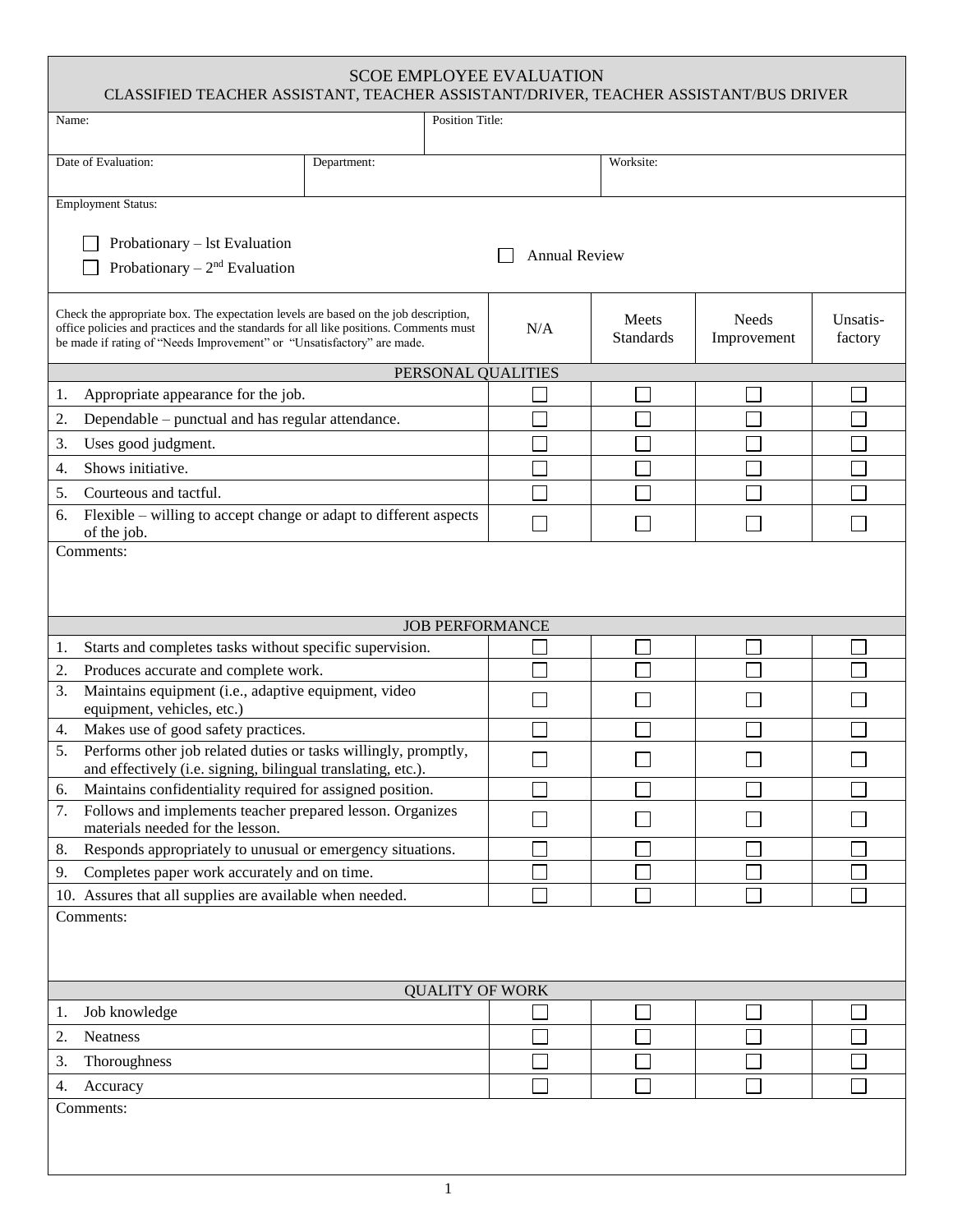| Check the appropriate box. The expectation levels are based on the job description,<br>office policies and practices and the standards for all like positions. Comments must<br>be made if rating of "Needs Improvement" or "Unsatisfactory" are made. | N/A | Meets<br><b>Standards</b> | Needs<br>Improvement | Unsatis-<br>factory |
|--------------------------------------------------------------------------------------------------------------------------------------------------------------------------------------------------------------------------------------------------------|-----|---------------------------|----------------------|---------------------|
| <b>WORK MANAGEMENT</b>                                                                                                                                                                                                                                 |     |                           |                      |                     |
| Devises effective solutions to problems.<br>1.                                                                                                                                                                                                         |     |                           |                      |                     |
| Effectively plans and organizes work.<br>2.                                                                                                                                                                                                            |     |                           |                      |                     |
| Communicates clearly and effectively whether orally or in<br>3.<br>writing.                                                                                                                                                                            |     |                           |                      |                     |
| Comments:                                                                                                                                                                                                                                              |     |                           |                      |                     |
|                                                                                                                                                                                                                                                        |     |                           |                      |                     |
| WORK PRODUCTIVITY                                                                                                                                                                                                                                      |     |                           |                      |                     |
| Provides an effective volume of output/efficiency.<br>1.                                                                                                                                                                                               |     |                           |                      |                     |
| 2.<br>Meets schedules.                                                                                                                                                                                                                                 |     |                           |                      |                     |
| Comments:                                                                                                                                                                                                                                              |     |                           |                      |                     |
|                                                                                                                                                                                                                                                        |     |                           |                      |                     |
| <b>ATTITUDE TOWARD WORK</b>                                                                                                                                                                                                                            |     |                           |                      |                     |
| Follows SCOE policies.<br>1.                                                                                                                                                                                                                           |     |                           |                      |                     |
| 2.<br>Follows worksite policies.                                                                                                                                                                                                                       |     |                           |                      |                     |
| 3.<br>Accepts criticism and implement suggestions.                                                                                                                                                                                                     |     |                           |                      |                     |
| Accepts responsibility willingly.<br>4.                                                                                                                                                                                                                |     |                           |                      |                     |
| Endeavors to improve work techniques.<br>5.                                                                                                                                                                                                            |     |                           |                      |                     |
| Demonstrates interest in work.<br>6.                                                                                                                                                                                                                   |     |                           |                      |                     |
| 7.<br>Accepts new ideas and procedures.                                                                                                                                                                                                                |     |                           |                      |                     |
| Comments:                                                                                                                                                                                                                                              |     |                           |                      |                     |
|                                                                                                                                                                                                                                                        |     |                           |                      |                     |
|                                                                                                                                                                                                                                                        |     |                           |                      |                     |
|                                                                                                                                                                                                                                                        |     |                           |                      |                     |
| RELATIONSHIP WITH PEOPLE                                                                                                                                                                                                                               |     |                           |                      |                     |
| Sensitive to student dignity.<br>1.                                                                                                                                                                                                                    |     |                           |                      |                     |
| Uses appropriate communication skills both oral and written.<br>2.                                                                                                                                                                                     |     |                           |                      |                     |
| Supports team effort.<br>3.                                                                                                                                                                                                                            |     |                           |                      |                     |
| Effective in dealing with staff, students and public.<br>4.                                                                                                                                                                                            |     |                           |                      |                     |
| Comments:                                                                                                                                                                                                                                              |     |                           |                      |                     |
|                                                                                                                                                                                                                                                        |     |                           |                      |                     |
|                                                                                                                                                                                                                                                        |     |                           |                      |                     |
|                                                                                                                                                                                                                                                        |     |                           |                      |                     |
| PROFESSIONAL GROWTH                                                                                                                                                                                                                                    |     |                           |                      |                     |
| Participates in designated in-service training.<br>1.<br>Makes personal effort to improve education and job-related<br>2.                                                                                                                              | Yes | $\Box$ No                 | $\neg N/A$           |                     |
| skills.                                                                                                                                                                                                                                                | Yes | $\Box$ No                 | $\Box$ N/A           |                     |
| Comments:                                                                                                                                                                                                                                              |     |                           |                      |                     |
|                                                                                                                                                                                                                                                        |     |                           |                      |                     |
|                                                                                                                                                                                                                                                        |     |                           |                      |                     |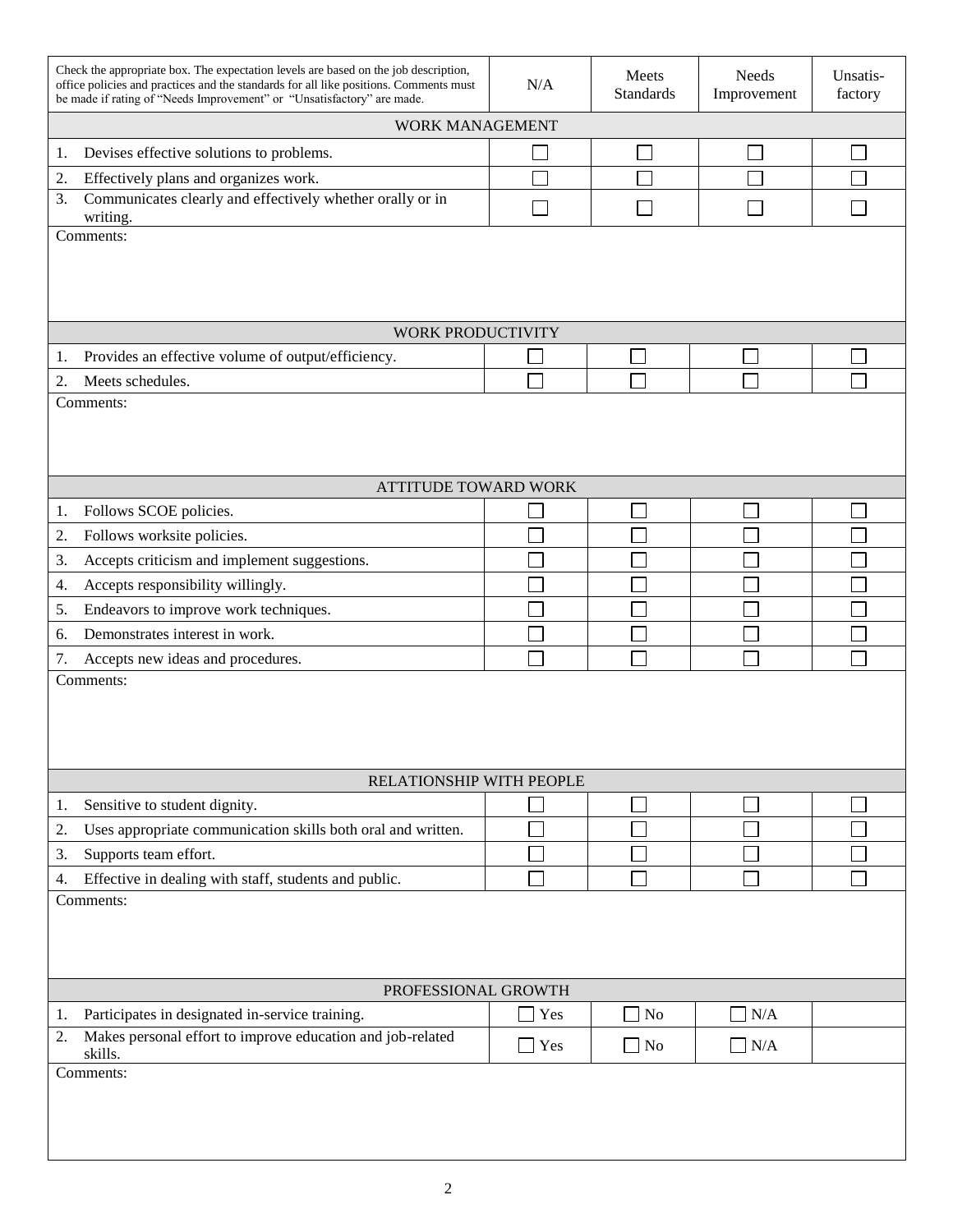|                                                                                                                                                                             | <b>EVALUATION SUMMARY</b>    |       |  |
|-----------------------------------------------------------------------------------------------------------------------------------------------------------------------------|------------------------------|-------|--|
| A. Evaluator's Comments:                                                                                                                                                    |                              |       |  |
| B. Suggestions for In-Service Training:                                                                                                                                     |                              |       |  |
| C. Certification of Evaluator:                                                                                                                                              |                              |       |  |
| I hereby certify that this report constitutes my best judgment of the service value of this employee and is based on personal<br>observation and knowledge of his/her work. |                              |       |  |
| Supervisor's Signature:                                                                                                                                                     |                              | Date: |  |
|                                                                                                                                                                             |                              |       |  |
| D. Waiver (Permanent Employee Only)<br>Evaluation may be waived upon written consent of employee, supervisor and department head.<br>Evaluation for school year waived.     |                              |       |  |
| Employee's Signature:                                                                                                                                                       | Department Head's Signature: |       |  |
| Supervisor's Signature:                                                                                                                                                     | Date:                        |       |  |
|                                                                                                                                                                             |                              |       |  |

| Е.<br>Waiver (Permanent Employee Only)                                                                                                                                                                                                               |                              |  |  |  |
|------------------------------------------------------------------------------------------------------------------------------------------------------------------------------------------------------------------------------------------------------|------------------------------|--|--|--|
| Evaluation may be waived upon written consent of employee, supervisor and department head.                                                                                                                                                           |                              |  |  |  |
| school year waived.<br>Evaluation for the same set of the set of the set of the set of the set of the set of the set of the set of the set of the set of the set of the set of the set of the set of the set of the set of the set of the set of the |                              |  |  |  |
|                                                                                                                                                                                                                                                      |                              |  |  |  |
| Employee's Signature:                                                                                                                                                                                                                                | Department Head's Signature: |  |  |  |
|                                                                                                                                                                                                                                                      |                              |  |  |  |
| Supervisor's Signature:                                                                                                                                                                                                                              | Date:                        |  |  |  |
|                                                                                                                                                                                                                                                      |                              |  |  |  |
|                                                                                                                                                                                                                                                      |                              |  |  |  |

| F. Employee's Comments: |
|-------------------------|
|                         |
|                         |
|                         |
|                         |
|                         |
|                         |
|                         |